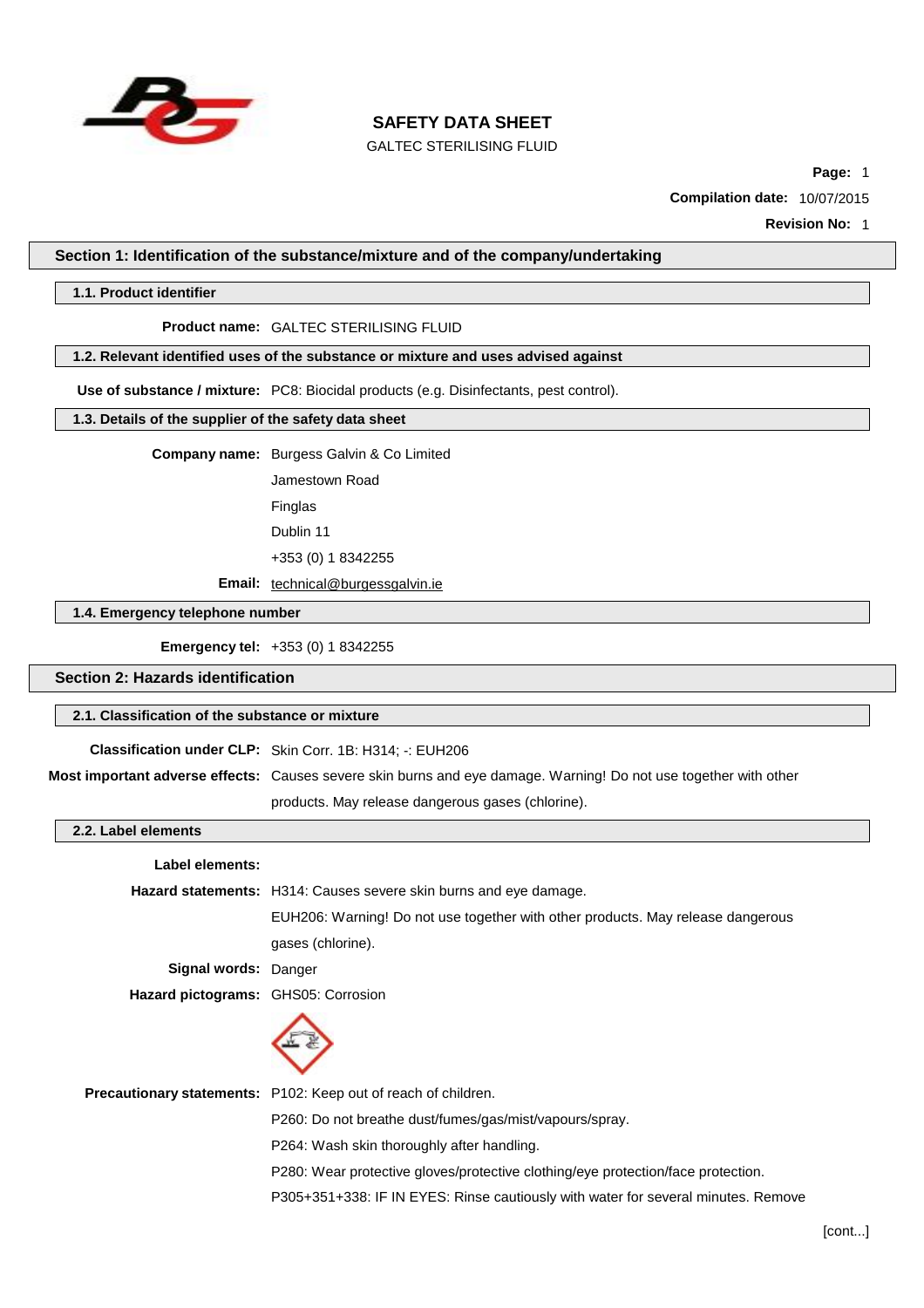## GALTEC STERILISING FLUID

**Page:** 2

contact lenses, if present and easy to do. Continue rinsing. P301+330+331: IF SWALLOWED: rinse mouth. Do NOT induce vomiting. P303+361+353: IF ON SKIN (or hair): Take off immediately all contaminated clothing. Rinse skin with water/shower. P310: Immediately call a POISON CENTER/doctor/. P304+340: IF INHALED: Remove person to fresh air and keep comfortable for breathing. P363: Wash contaminated clothing before reuse. P405: Store locked up. P501: Dispose of contents/container to an approved waste disposal system.

#### **2.3. Other hazards**

**PBT:** This product is not identified as a PBT/vPvB substance.

## **Section 3: Composition/information on ingredients**

**3.2. Mixtures**

#### **Hazardous ingredients:**

#### SODIUM HYPOCHLORITE SOLUTION CL ACTIVE

| <b>EINECS</b> | CAS       | PBT / WEL | <b>CLP Classification</b>                                | Percent |
|---------------|-----------|-----------|----------------------------------------------------------|---------|
| 231-668-3     | 7681-52-9 | -         | Skin Corr. 1B: H314; Aquatic Acute 1:<br>H400: -: EUH031 | 1-10%   |

#### **Section 4: First aid measures**

# **4.1. Description of first aid measures Skin contact:** Wash immediately with plenty of soap and water. **Eye contact:** Rinse immediately with plenty of water also under the eyelids for at least 15 minutes. Consult a doctor. **Ingestion:** Wash out mouth with water. Consult a doctor. **Inhalation:** Move to fresh air in case of accidental inhalation of vapours. **4.2. Most important symptoms and effects, both acute and delayed Skin contact:** There may be mild irritation at the site of contact. **Eye contact:** There may be irritation and redness. The eyes may water profusely. May cause permanent damage.

**Ingestion:** There may be irritation of the throat. Nausea and stomach pain may occur.

**Inhalation:** No symptoms.

**Delayed / immediate effects:** Immediate effects can be expected after short-term exposure.

## **4.3. Indication of any immediate medical attention and special treatment needed**

**Immediate / special treatment:** Show this safety data sheet to the doctor in attendance.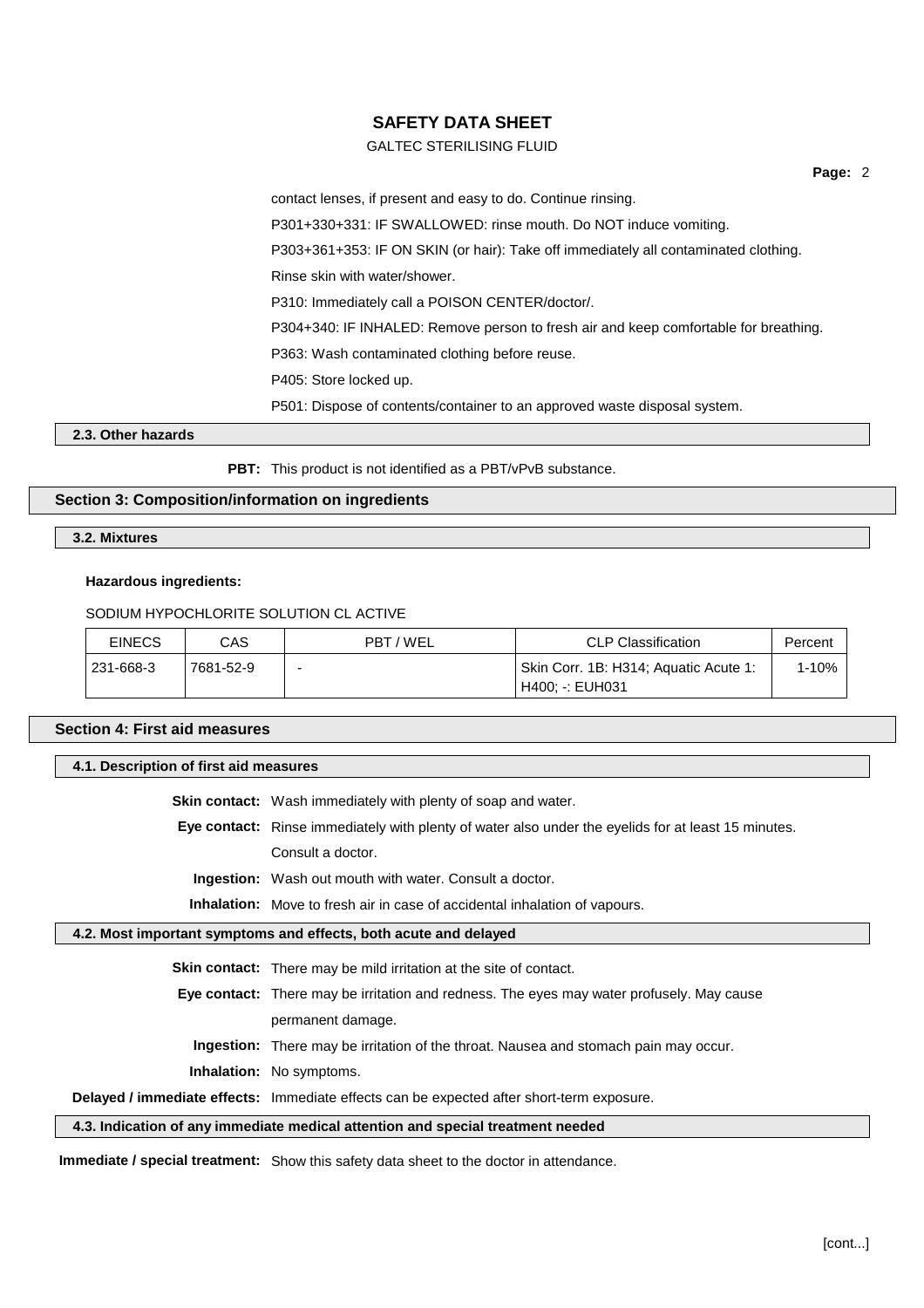## GALTEC STERILISING FLUID

### **Section 5: Fire-fighting measures**

#### **5.1. Extinguishing media**

**Extinguishing media:** Suitable extinguishing media for the surrounding fire should be used. Use water spray to cool containers.

## **5.2. Special hazards arising from the substance or mixture**

**Exposure hazards:** In combustion emits toxic fumes of hydrogen chloride / phosgene.

## **5.3. Advice for fire-fighters**

**Advice for fire-fighters:** Wear self-contained breathing apparatus. Wear protective clothing to prevent contact with skin and eyes.

**Section 6: Accidental release measures**

## **6.1. Personal precautions, protective equipment and emergency procedures**

**Personal precautions:** Refer to section 8 of SDS for personal protection details. Turn leaking containers leak-

side up to prevent the escape of liquid.

## **6.2. Environmental precautions**

**Environmental precautions:** Do not discharge into drains or rivers. Contain the spillage using bunding.

#### **6.3. Methods and material for containment and cleaning up**

**Clean-up procedures:** Absorb into dry earth or sand. Transfer to a closable, labelled salvage container for disposal by an appropriate method.

## **6.4. Reference to other sections**

**Reference to other sections:** Refer to section 8 of SDS.

## **Section 7: Handling and storage**

#### **7.1. Precautions for safe handling**

**Handling requirements:** Ensure there is sufficient ventilation of the area. Avoid direct contact with the substance.

#### **7.2. Conditions for safe storage, including any incompatibilities**

**Storage conditions:** Store in a cool, well ventilated area. Keep container tightly closed. Avoid incompatible

materials and conditions - see section 10 of SDS.

**Suitable packaging:** Must only be kept in original packaging.

## **7.3. Specific end use(s)**

**Specific end use(s):** PC8: Biocidal products (e.g. Disinfectants, pest control).

## **Section 8: Exposure controls/personal protection**

## **8.1. Control parameters**

**Workplace exposure limits:** No data available.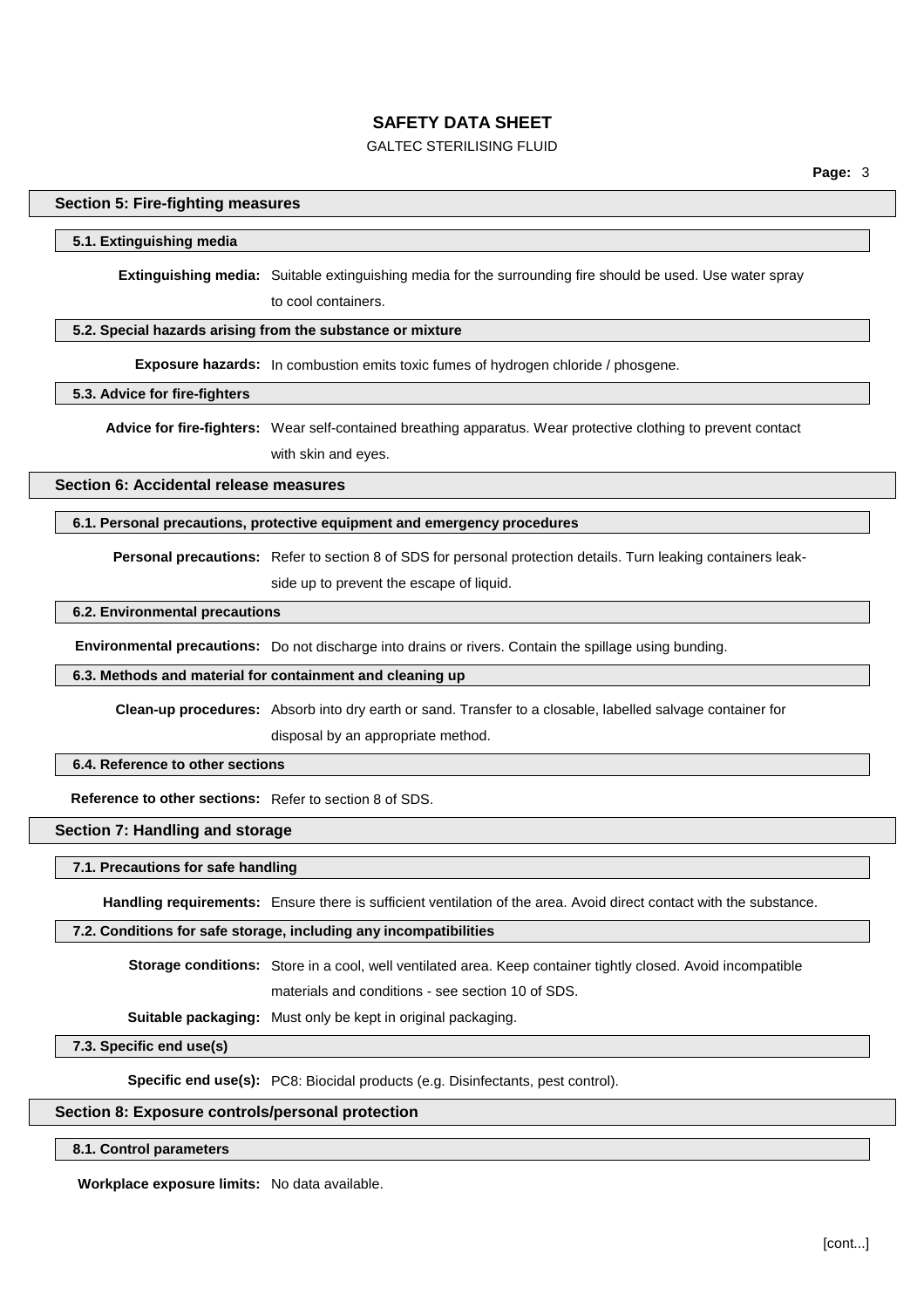## GALTEC STERILISING FLUID

#### **DNEL/PNEC Values**

**DNEL / PNEC** No data available.

#### **8.2. Exposure controls**

**Engineering measures:** Ensure there is sufficient ventilation of the area. Ensure all engineering measures mentioned in section 7 of SDS are in place. **Respiratory protection:** Respiratory protection not required. **Hand protection:** Protective gloves. **Eye protection:** Safety glasses. Ensure eye bath is to hand. **Skin protection:** Protective clothing. **Environmental:** No special requirement.

## **Section 9: Physical and chemical properties**

## **9.1. Information on basic physical and chemical properties**

State: Liquid

**Colour:** Colourless **Odour:** Chlorine **Viscosity:** Non-viscous

**Relative density:** 1.05 kg/l **pH:** 12.5 - 13.5

## **9.2. Other information**

**Other information:** No data available.

## **Section 10: Stability and reactivity**

**10.1. Reactivity**

**Reactivity:** Stable under recommended transport or storage conditions.

**10.2. Chemical stability**

**Chemical stability:** Stable under normal conditions.

#### **10.3. Possibility of hazardous reactions**

**Hazardous reactions:** Hazardous reactions will not occur under normal transport or storage conditions.

Decomposition may occur on exposure to conditions or materials listed below.

**10.4. Conditions to avoid**

**Conditions to avoid:** Heat.

**10.5. Incompatible materials**

**Materials to avoid:** Acids. Oxidising agents.

**10.6. Hazardous decomposition products**

Haz. decomp. products: In combustion emits toxic fumes of hydrogen chloride / phosgene.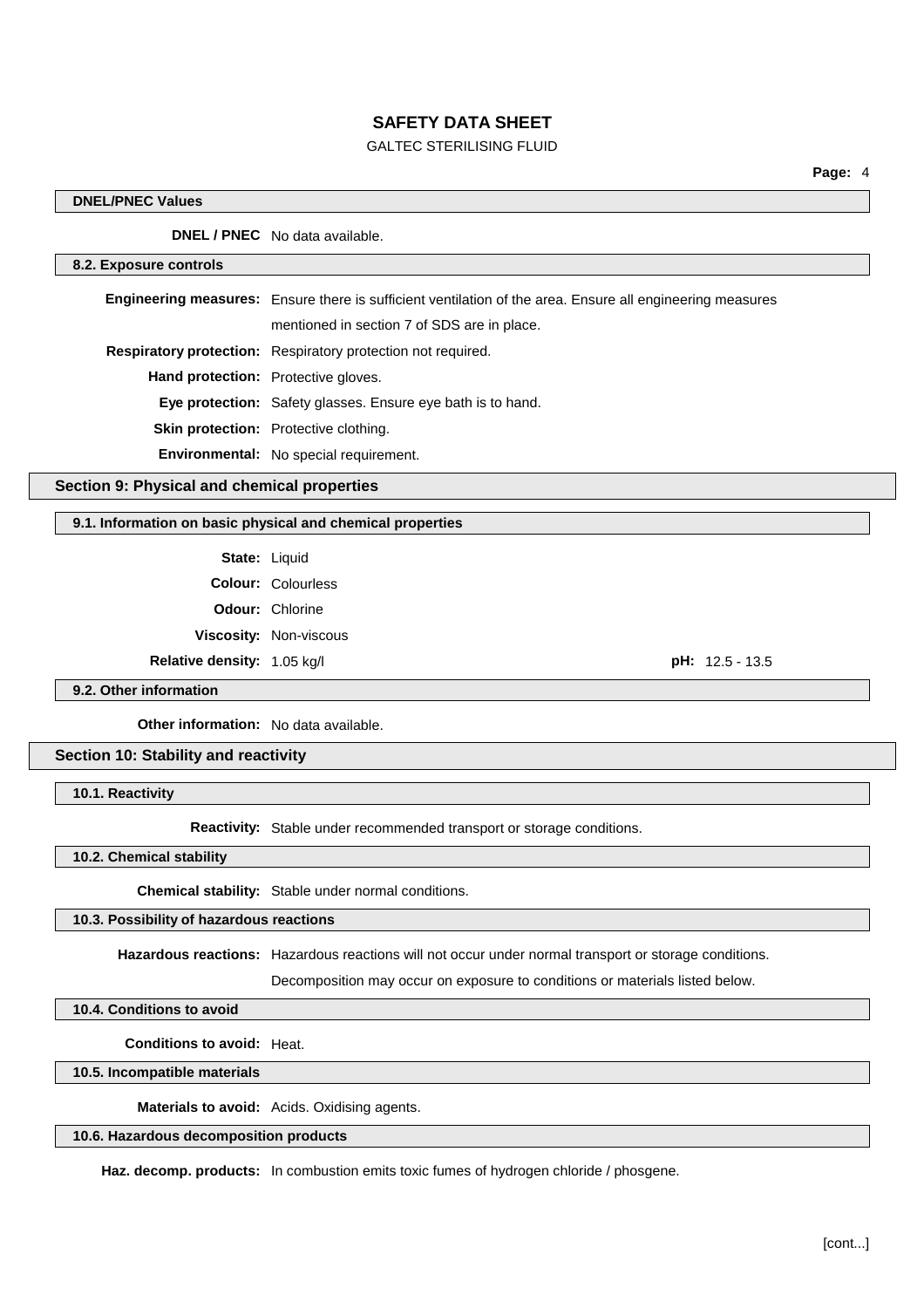## GALTEC STERILISING FLUID

**Page:** 5

#### **Section 11: Toxicological information**

#### **11.1. Information on toxicological effects**

## **Hazardous ingredients:**

## **SODIUM HYPOCHLORITE SOLUTION...100% CL ACTIVE**

| ORL | MUS<br>__ | 11<br>LDOU<br>$- - -$ | $-0.00$<br>. | .<br>'NU<br>. . |
|-----|-----------|-----------------------|--------------|-----------------|
|     |           |                       |              |                 |

#### **Relevant hazards for substance:**

| Hazard                        | Route | <b>Basis</b>            |
|-------------------------------|-------|-------------------------|
| Skin corrosion/irritation     | DRM   | Hazardous: calculated   |
| Serious eye damage/irritation | OPT   | ⊦ Hazardous: calculated |

**Symptoms / routes of exposure**

**Skin contact:** There may be mild irritation at the site of contact.

**Eye contact:** There may be irritation and redness. The eyes may water profusely. May cause permanent damage.

**Ingestion:** There may be irritation of the throat. Nausea and stomach pain may occur.

**Inhalation:** No symptoms.

**Delayed / immediate effects:** Immediate effects can be expected after short-term exposure.

## **Section 12: Ecological information**

#### **12.1. Toxicity**

**Ecotoxicity values:** No data available.

## **12.2. Persistence and degradability**

## **Persistence and degradability:** Biodegradable.

**12.3. Bioaccumulative potential**

**Bioaccumulative potential:** No bioaccumulation potential.

**12.4. Mobility in soil**

**Mobility:** Readily absorbed into soil.

## **12.5. Results of PBT and vPvB assessment**

**PBT identification:** This product is not identified as a PBT/vPvB substance.

**12.6. Other adverse effects**

**Other adverse effects:** Negligible ecotoxicity.

## **Section 13: Disposal considerations**

**13.1. Waste treatment methods**

**Disposal operations:** Transfer to a suitable container and arrange for collection by specialised disposal